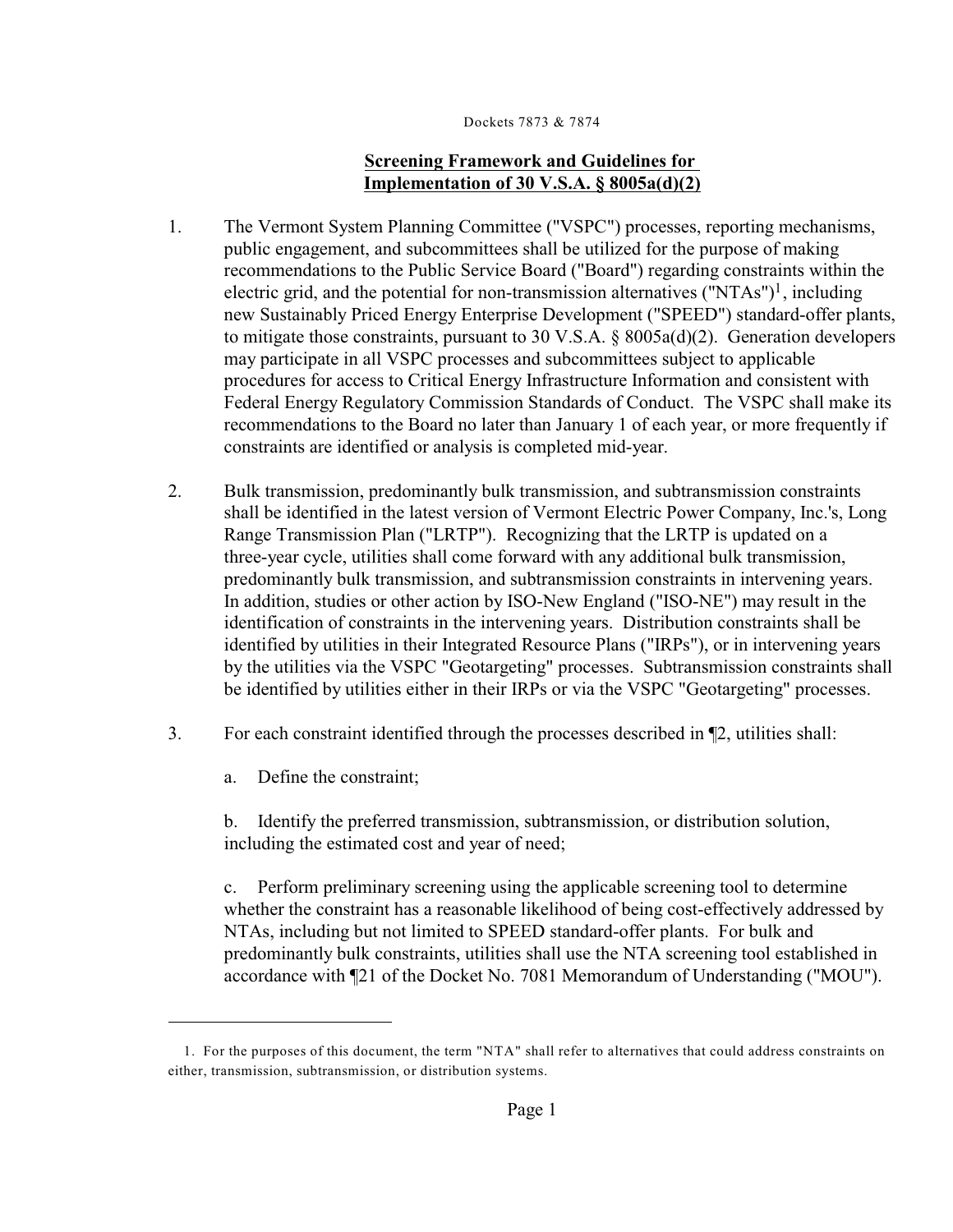For distribution constraints, the utilities shall use the screening tool approved by the Board in Docket No. 6290. For subtransmission and predominantly subtransmission constraints, the affected utilities shall select whether to use the Docket No. 7081 screening tool or the Docket No. 6290 screening tool and shall explain the selection, which may be challenged through the VSPC process.

i. Results of the screening analysis shall be made publicly available consistent with current VSPC practices.

ii. If a constraint screens in to full NTA analysis, then the affected utilities will develop a least-cost plan (the "Reliability Plan" or "Plan") to resolve the constraint including consideration of the use of new SPEED standard-offer plants as described in steps 3(d) through 3(f) below.

d. Define the characteristics or "equivalency" that NTAs, including new SPEED standard-offer plants, must possess to mitigate the constraint (e.g., cost-effectively avoid or defer the need for the construction of the preferred transmission, subtransmission or distribution solution). Equivalency determinations shall recognize then prevailing ISO-NE, North American Electric Reliability Corporation and other applicable reliability planning criteria and the ability of NTAs to adequately address those criteria.

Perform analysis that considers a role for NTAs, including new SPEED standardoffer plants, other distributed resources, and demand-side management (including energy efficiency and demand response) in the resolution of the identified constraint. Analysis shall include a societal cost-effectiveness test and a ratepayer impact test. The analysis may include consideration of:

i. the relative rate and bill impacts on Vermont ratepayers (analyzed both with and without Vermont's share of any applicable regional pool transmission facility cost allocation, and taking into account renewable energy credits and tax credits), assessed on a life-cycle basis using a utility/rate impact test over the life of each alternative;

ii. the relative financial feasibility of each alternative, including viability as a standalone project;

iii. the ability of each alternative to be implemented in a timely manner to address the problem, including but not limited to issues relating to siting, local environmental impacts, obtaining necessary property rights, securing required governmental approvals, and existence of or necessity to construct supporting infrastructure;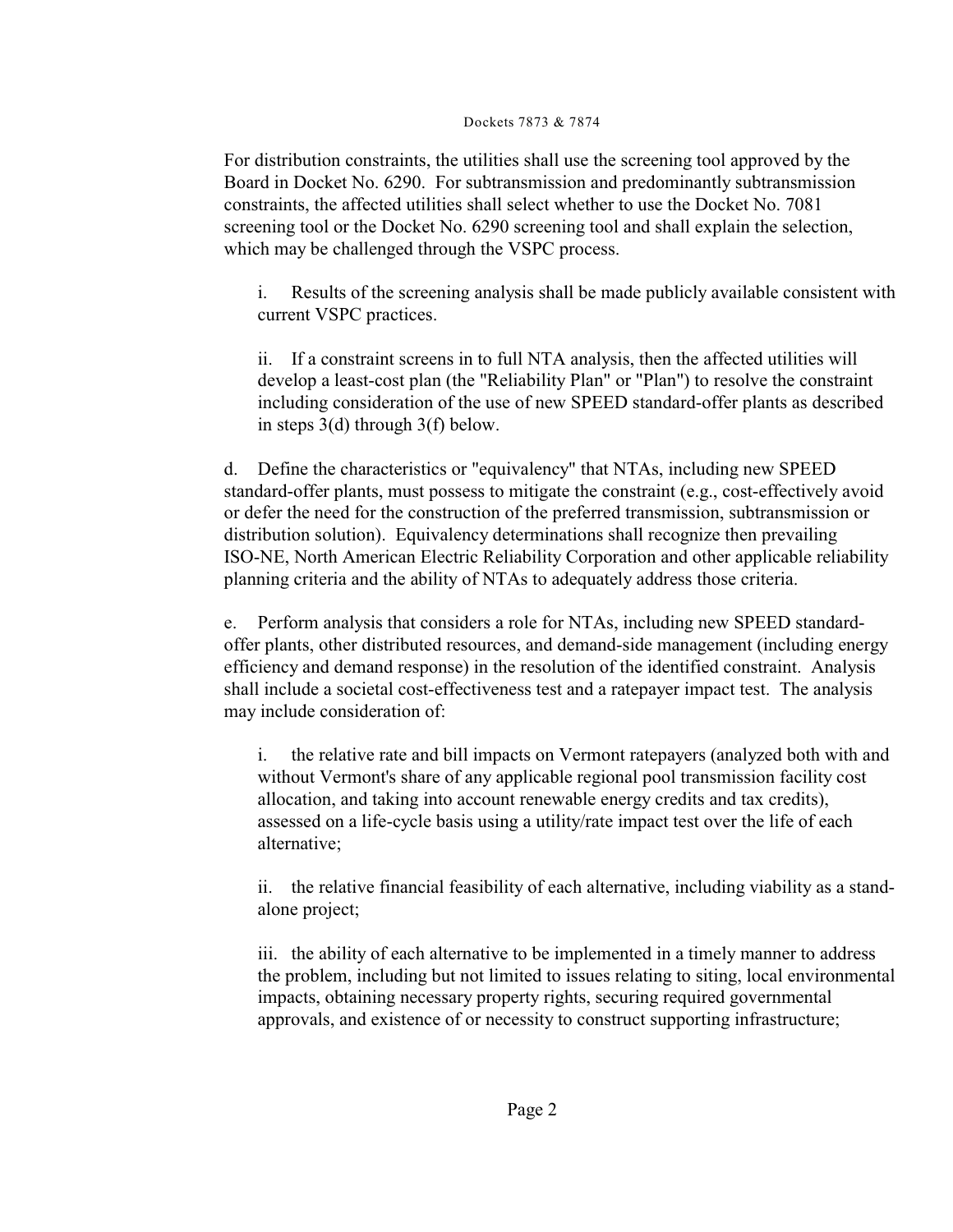iv. the relative economic benefits to the state, including access to other power markets and furtherance of the goals described in 30 V.S.A. §§ 202a, 218c, and 8001; or

v. other significant relevant costs and benefits particular to the set of alternatives under consideration; and

f. Develop a Reliability Plan that identifies resources or combination(s) of resources likely to cost-effectively resolve the constraint. Such Plan shall include the project-specific action plan prepared in accordance with the Docket No. 7081 MOU;

i. The Reliability Plan shall identify the selection criteria to be employed in decision making and shall include sufficient information to enable an interested new SPEED standard-offer plant developer to determine when, where and what operating characteristics are required for the development of a conforming distributed generation proposal. The Reliability Plan shall also include proposed values, or methods for deriving the values for the variables to be included in the Board's analysis of "sufficient benefit" described below; and

ii. All information developed and described in this section shall be filed annually no later than April 1, or more frequently if a constraint is identified or analysis is completed mid-year, and shall be made publicly available by the VSPC, the affected utilities, the Board, and the SPEED Facilitator.

iii. The Reliability Plan shall also identify any supplemental conditions that are necessary to assure that the plant's performance addresses critical equivalence criteria and that would be included in the standard-offer contract pursuant to Section 7.d.

4. Once a Reliability Plan is filed, stakeholders shall be afforded the opportunity to comment on the methodology and the definition of the Reliability Gap to be filled through the issuance of contracts to new SPEED standard-offer plants, and on the proposed values or methods for deriving the values for the variables to be included in the formulaic analysis of "sufficient benefit" described below. Any such comments shall be filed with the Board no later than May 1 of each year, or one month following the filing of a Reliability Plan should one be developed mid-year. Based on stakeholder input, the Board shall make a determination as to the Reliability Gap, if any, to be filled with new SPEED standard-offer plants, no later than June 1 of each year, or two months following the filing of a Reliability Plan should one be developed mid-year. The Board shall make its determination regarding any values to be included in the analysis of "sufficient benefit" described below consistent with this schedule.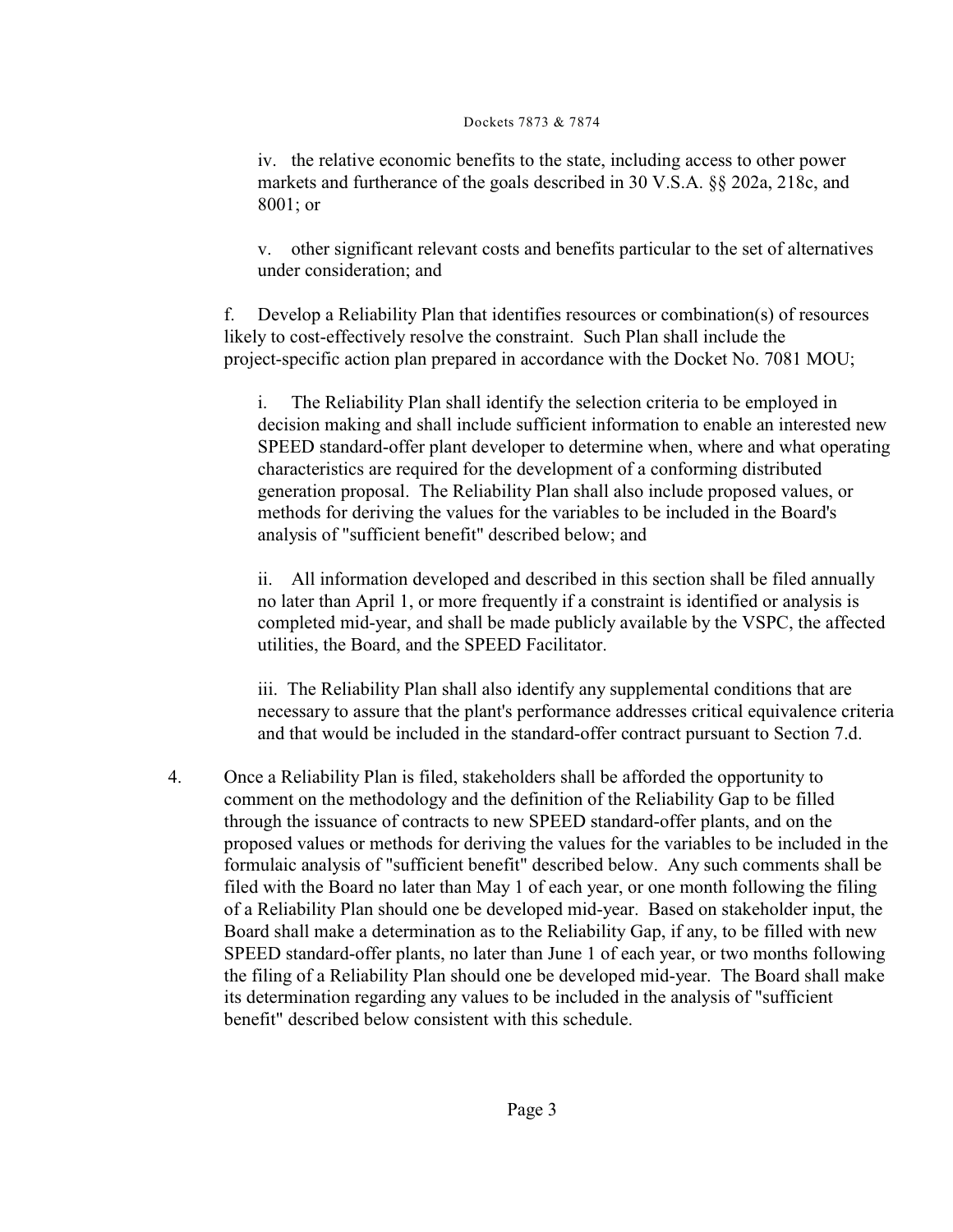5. When the Board determines that proposals for new SPEED standard-offer plants shall be solicited, pursuant to Section 8005a(d)(2), an objective, predetermined, transparent methodology shall be performed to determine whether prospective SPEED standard-offer plants would provide "sufficient benefit" to the grid.

a. Information made available about proposed new SPEED standard-offer plants through the Request for Proposal ("RFP") called for in Step 6, shall be analyzed to determine whether a proposed project is expected to provide "sufficient benefits".

6. In any year that the Board determines in step 5 that new SPEED standard-offer plants are called for to address a Reliability Gap, the Board or its designee shall issue an RFP no later than July 1 seeking proposals from interested developers. In the event that the Reliability Plan is filed other than on April 1 of a year, and the Board makes a determination as to the Reliability Gap, if any, to be filled with new SPEED standardoffer plants, the Board or its designee shall issue an RFP three months after receipt of that Reliability Plan.

a. The RFP shall provide "necessary information" to inform interested developers of the applicable equivalence criteria, including any critical information concerning the quantity of power sought, operating requirements for needed plants, feeder locations for necessary interconnections, date of need, any special contract terms or conditions, and other information specific to the identified constraint.

b. Recognizing that the evaluation of responses will require the exercise of expert judgment, the RFP shall disclose the primary selection criteria and scoring standards.

c. The RFP shall be made available in such manner as determined to be effective by the Board.

d. All qualified developers of new SPEED plants seeking a standard-offer contract shall be eligible to participate in the RFP, including utility-owned projects.

e. The affected utility(ies) shall be afforded the opportunity to evaluate RFP responses and provide comment, including identifying proposed plants that would not satisfy the requirements listed in 6.a., above. Where there is more than one affected utility, evaluation shall be performed using mechanisms established by the Docket 7081 MOU.

f. To the extent that administrative efficiencies can be achieved, the issuance of required RFPs to solve multiple constraints may be combined.

g. The analysis described in Step 5 can be used to help rank and evaluate the results of the RFP.